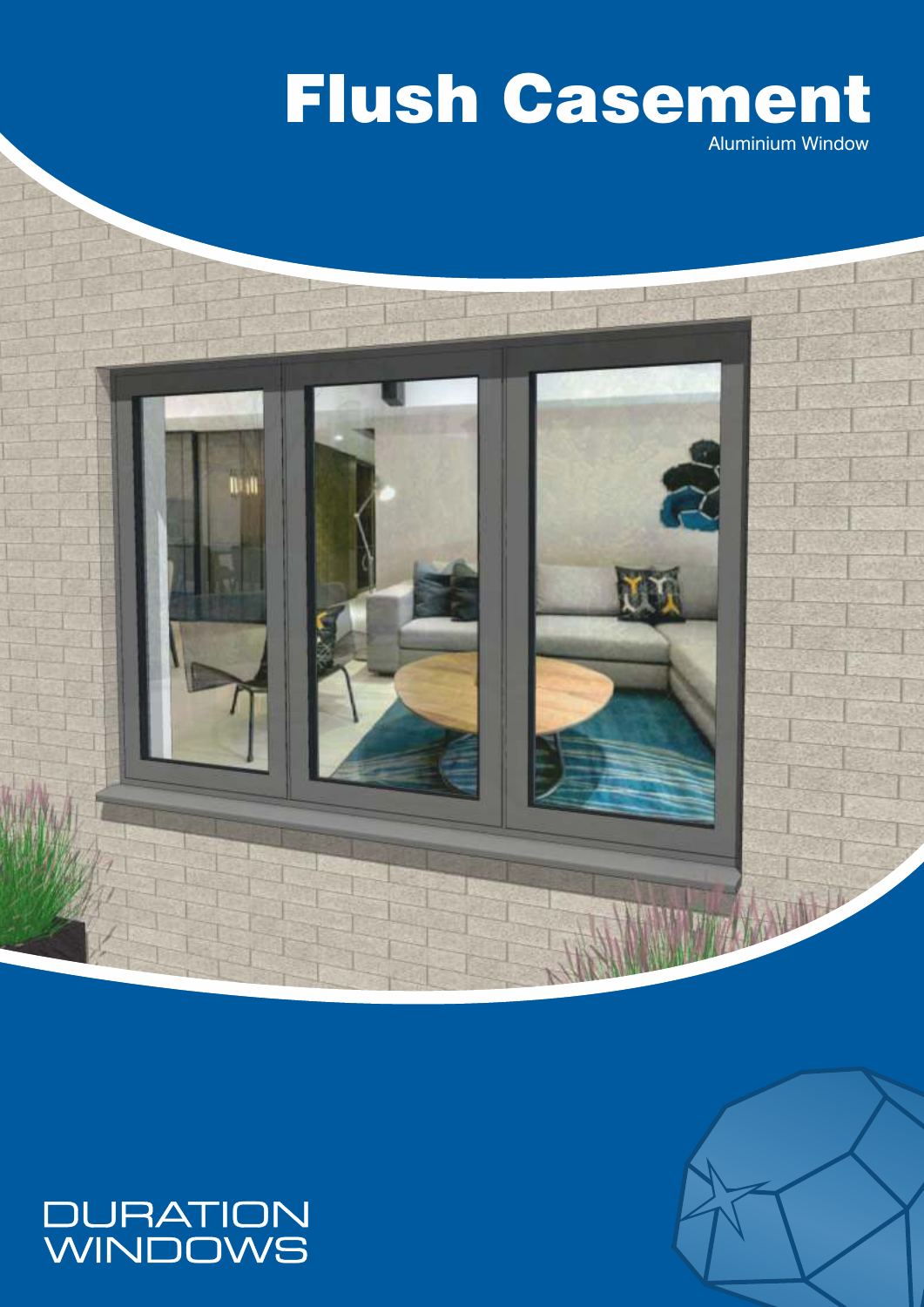# **Sleek** *Flush, Stylish* & *Aluminium Window*



Our Flush Casement windows offer unparalleled design with a sleek and modern feel. These windows are designed to be flush with the frame on the exterior as well as the interior - providing a modern simple look perfect for any home. All fixed windows are dummy vented creating uniform sight lines and is internally beaded for extra security.

These residential aluminium windows use high quality double glazed sealed units and 'Polyamide' thermal break technology - keeping your home warm, quiet and comfortable all year round.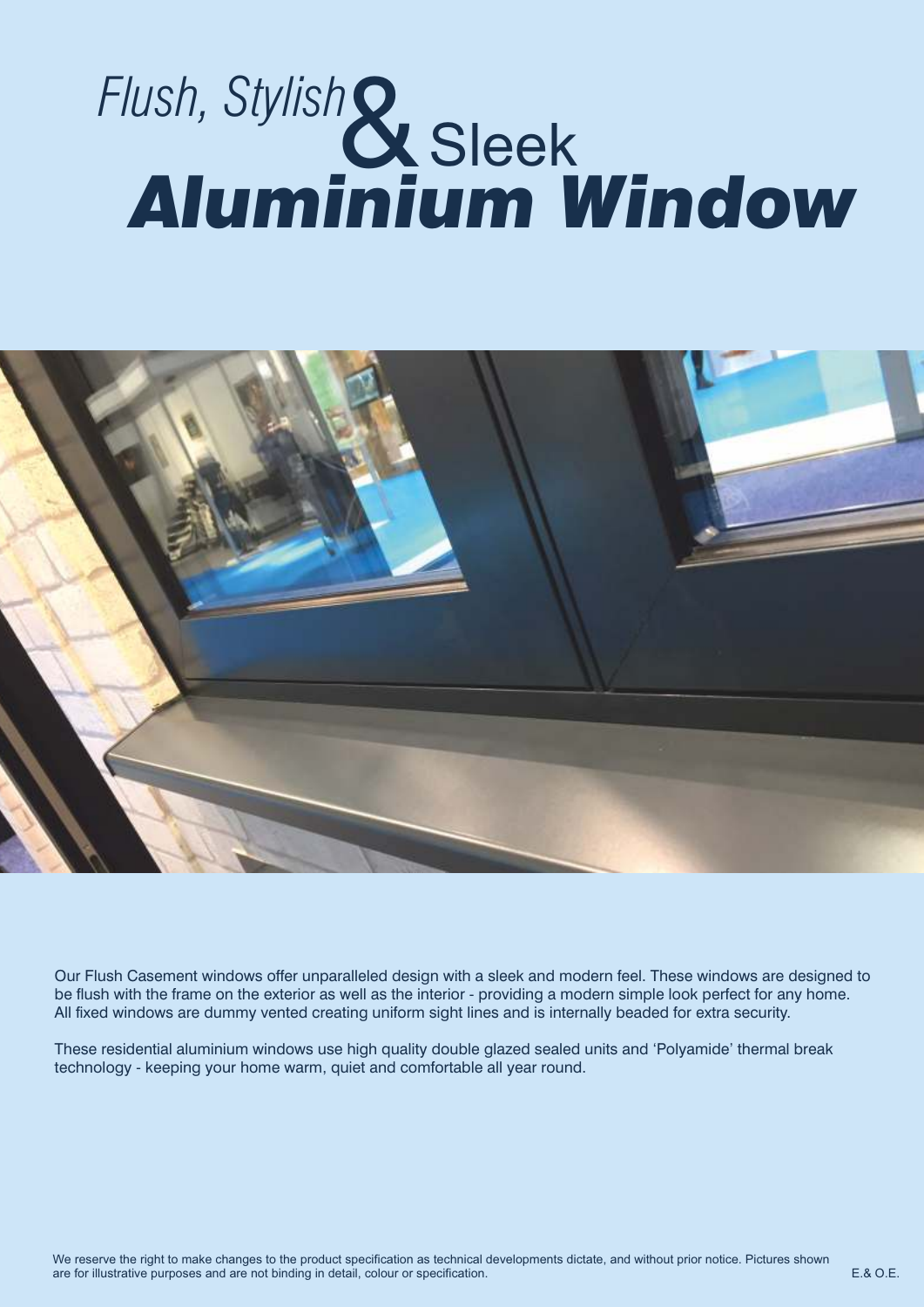# **Key Features**

- Unique flush casement to inside and outside.
- Equal slightlines with dummy fixed casements as standard.
- Conventional DUR colour range White, Black, Dark Grey 7016, Medium Grey, Silver Grey, Cream or Brown.
- Available in any of over 200 single or dual RAL colours.
- Range of textured colours also available.
- 'Polyamide' thermally broken profiles for energy efficiency.
- Can be supplied unglazed or glazed for 24mm units.
- Internally glazed for extra security.
- Suitable for commercial or domestic projects.
- Co-ordinates with our Ali47 Residential doors.
- 47mm front to back frame.



- Range of projection cills available to suit your build.
- Hardwood frames available if required.









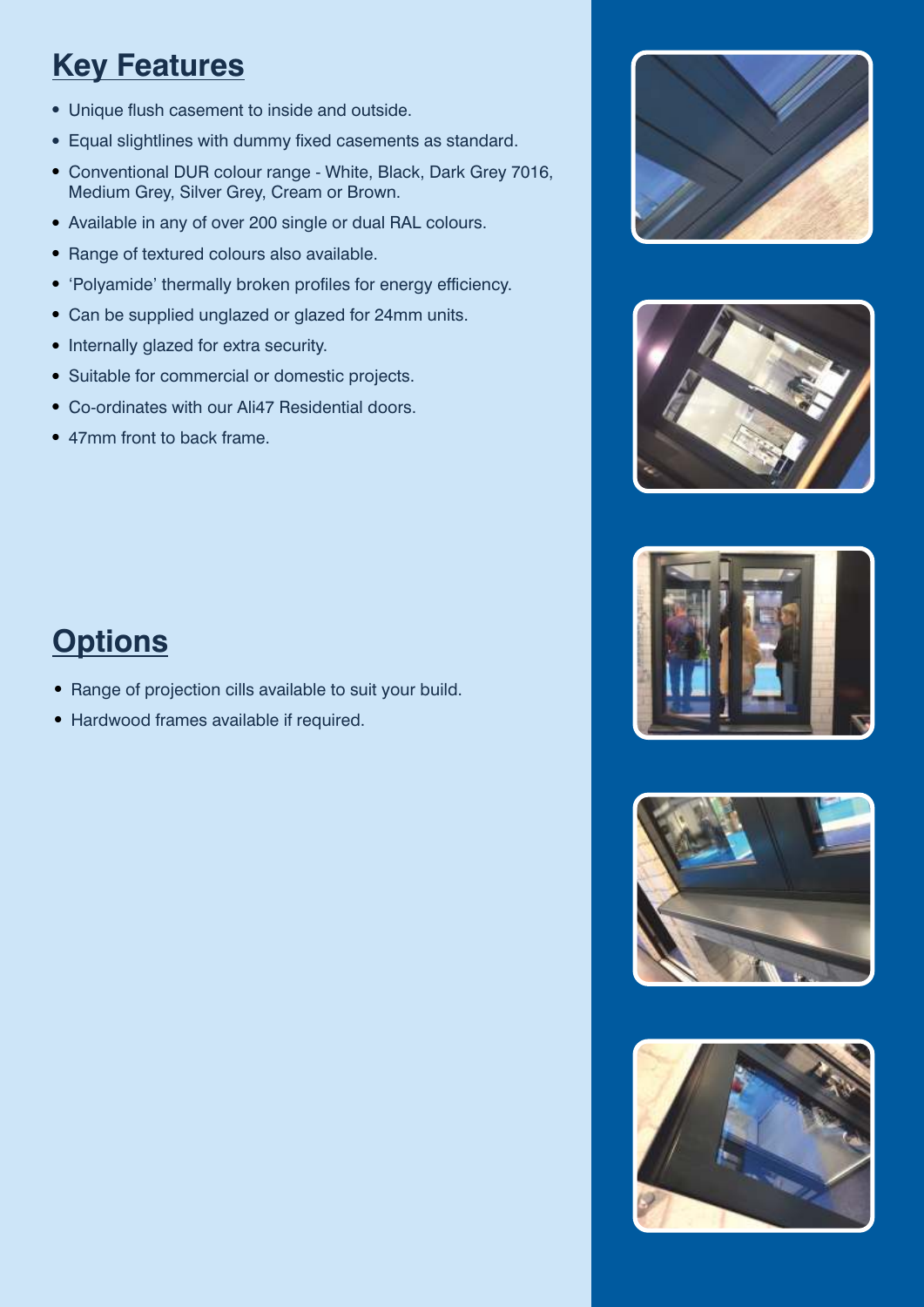# **Colours**

Our Flush Casement windows are available in a range of colours and can be either single or dual colour (different colour interior to exterior) to suit any design aspirations. Please see some examples below.



Please note that for technical reasons associated with colour reproduction the images only give an indication of shade. No guarantee can be given that they will exactly match the powder coated product.

# **Glass Options**

Plain **Glass** 





Flat Horizontal Astragal Bars



Flat Overlapped Astragal Bars



Flat Butted Astragal Bars



This is only a selection of the available glass options.

### **Hardware Standard Handle**

White Gloss **Black** Chrome **Silver Gold** 

## **Chelton Espag Modern**

White Gloss **Black** Dark Grey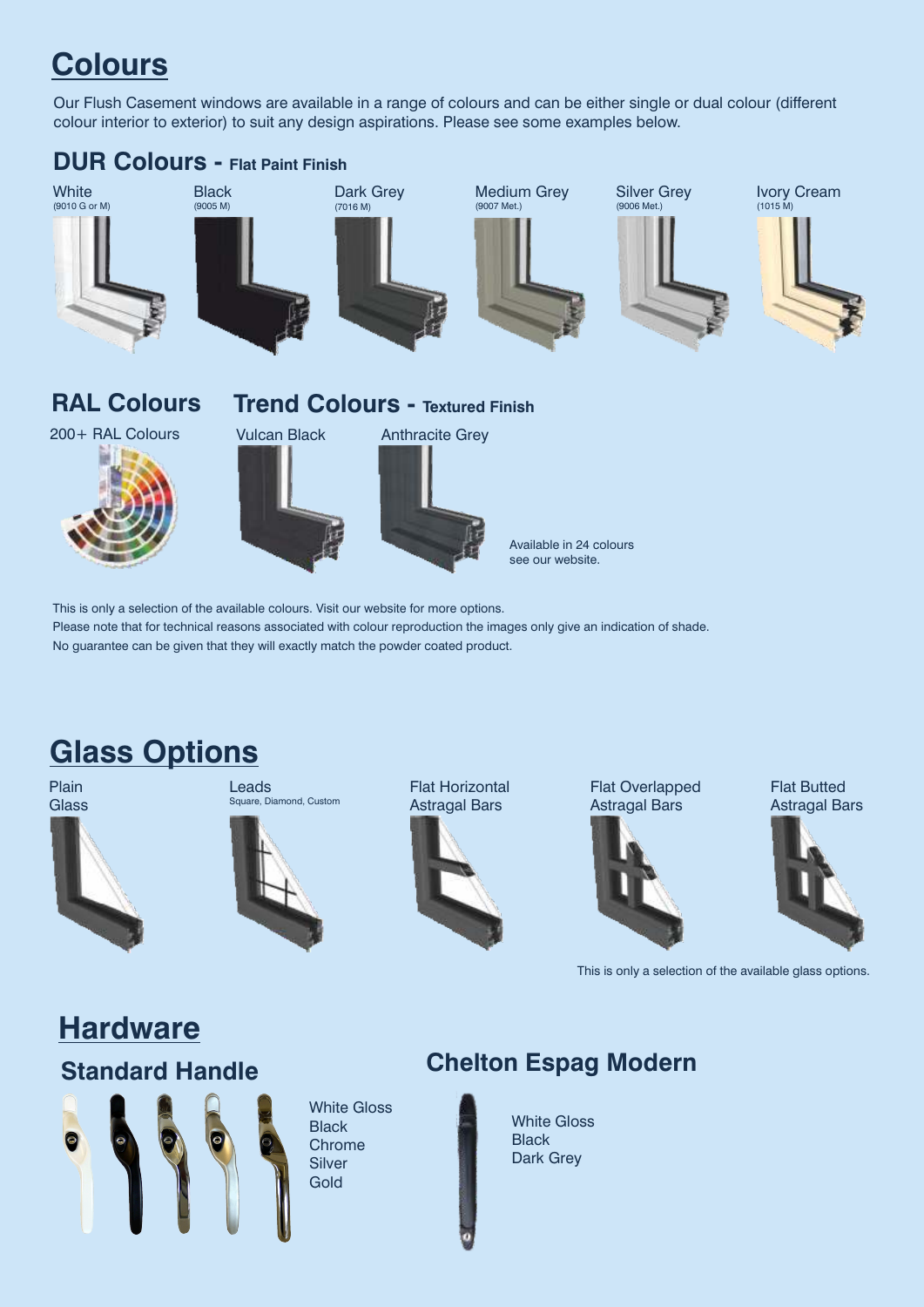# **Security**

- Modern multi-point shootbolt locking with key locked Espag handles.
- Sash jammers to hinge side.
- Night vent security as standard.
- Modern friction hinges.
- Optionally upgrade to laminated glass for extra security.

## **Performance**

Our Flush Casements are designed with performance in mind to create the best windows possible at an affordable price.



Air, Water and Wind tests shown above represent the highest results possible in the test laboratory. This window has been tested to extreme conditions.

# **Technical**